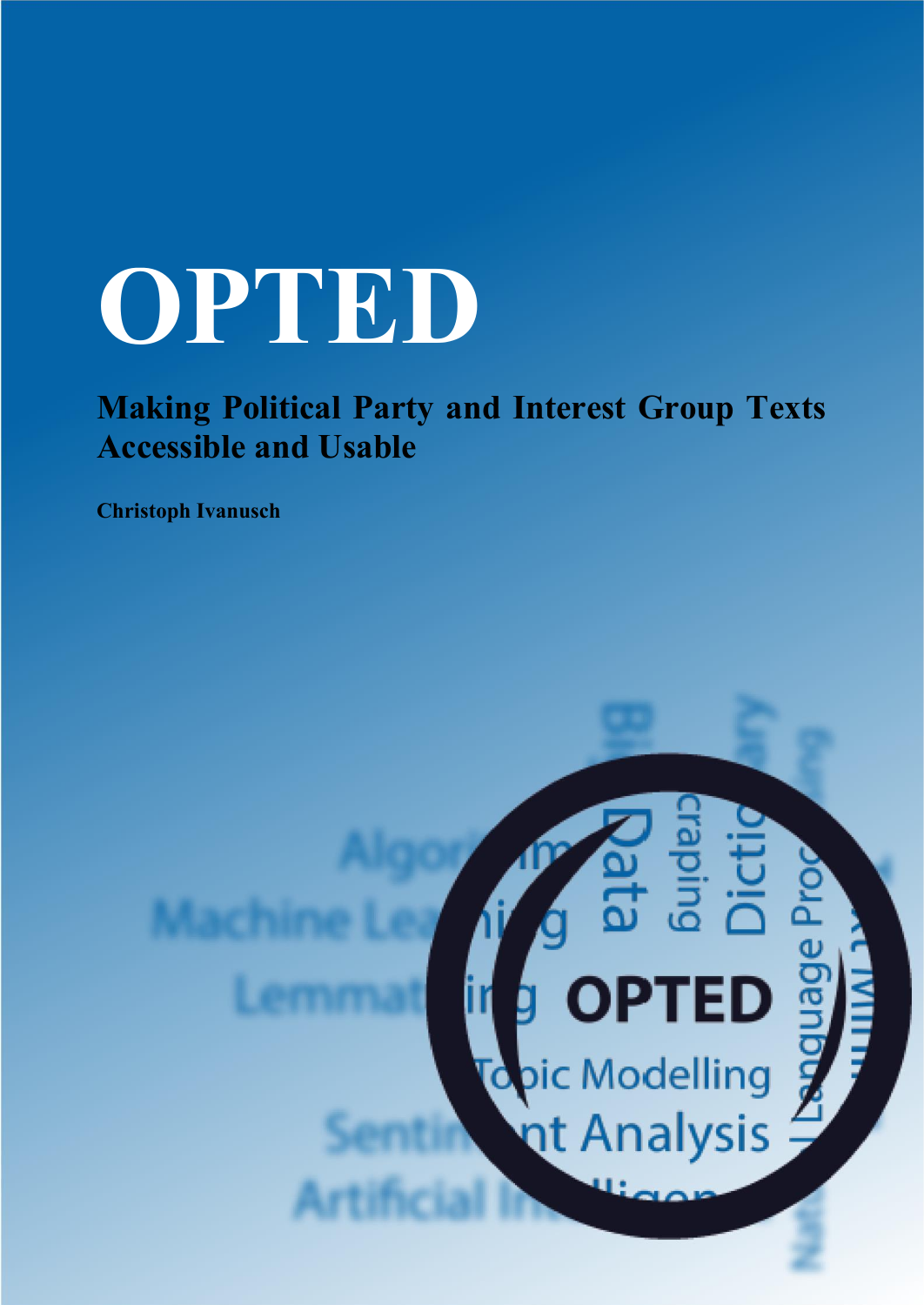#### **Dislaimer**

This project has received funding from the European Union's Horizon 2020 Research & Innovation Action under Grant Agreement no. 951832. The document reflects only the authors' views. The European Union is not liable for any use that may be made of the information contained herein.

#### **Dissemination level**

Public

**Type** 

Report



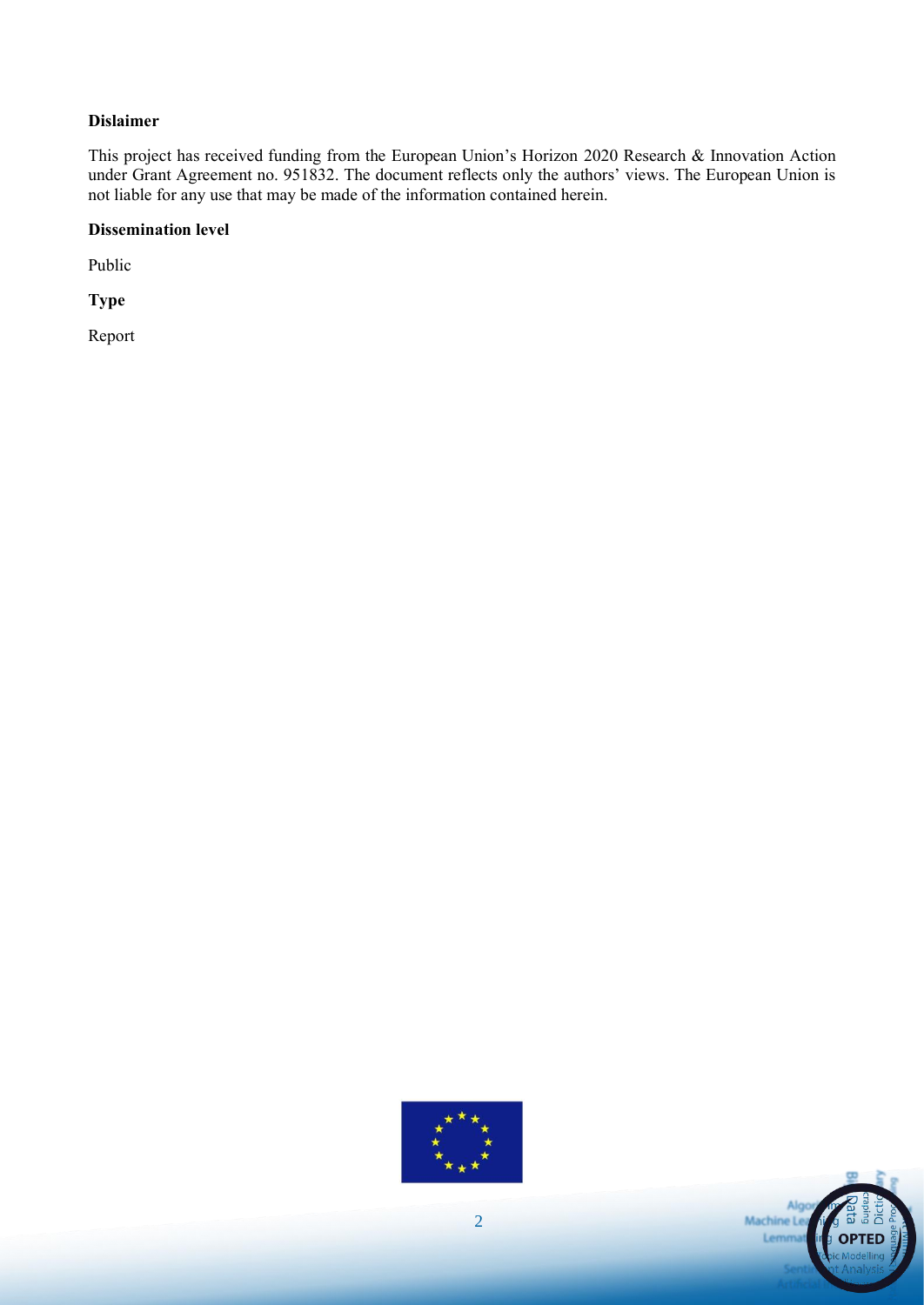**OPTED**  Observatory for Political Texts in European Democracies: A European research infrastructure

### **Making Political Party and Interest Group Texts Accessible and Usable**

**Deliverable D4.3**

### **Author: Christoph Ivanusch<sup>1</sup>**

<sup>1</sup> WZB Berlin Social Science Center

**Due date:** September 2021

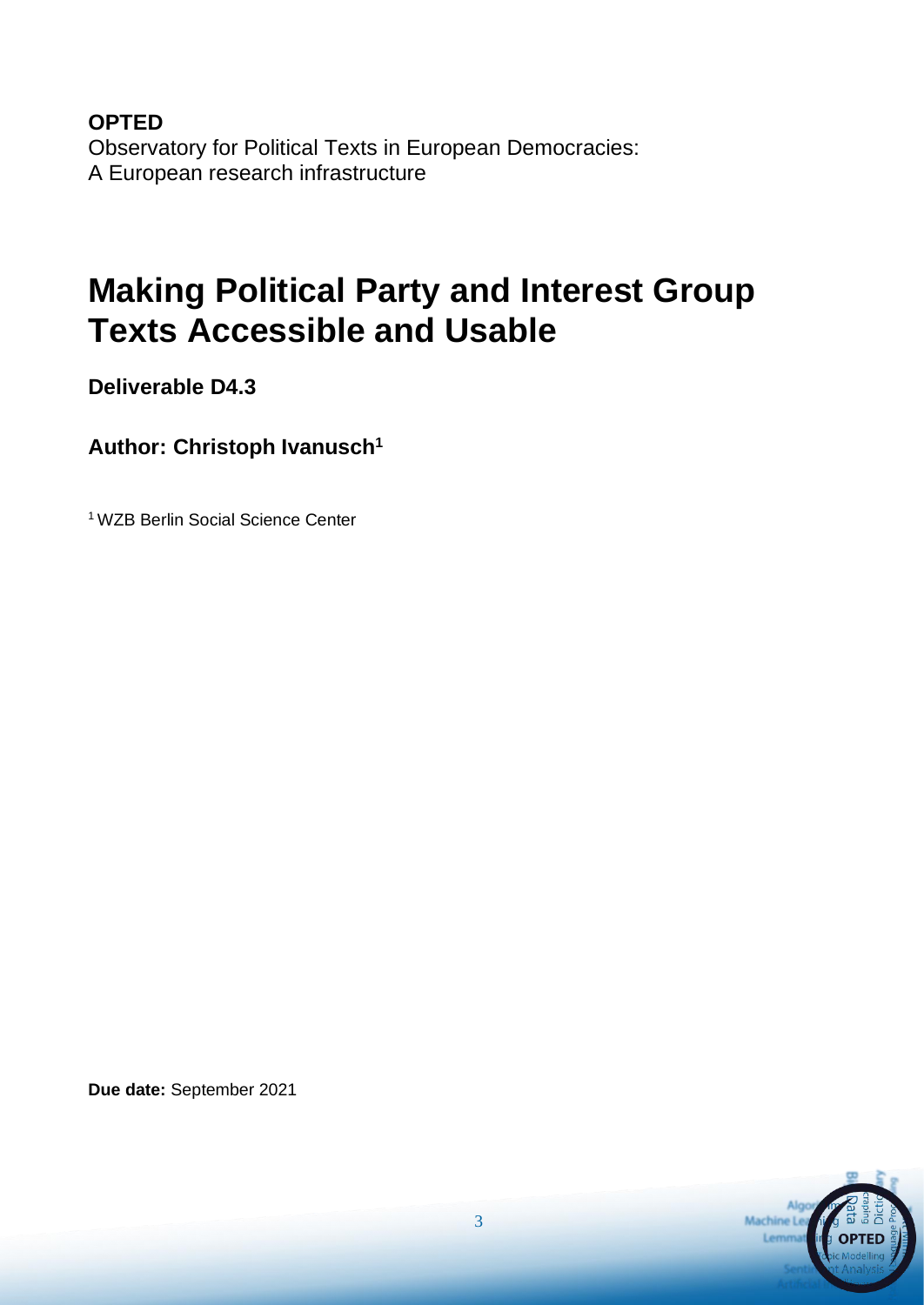#### **1 Introduction**

In the context of OPTED, WP4 has created an inventory of texts by political organizations (Greene, Ivanusch, Lehmann, Schober et al., 2021). More precisely, the inventory identifies data sets/corpora that include texts by political parties and interest groups. Furthermore, we have collected variables that store information about the content and quality of these data sets. A previous deliverable (D4.2; Greene, Ivanusch, Lehmann & Schober, 2021) has already introduced the inventory and discussed certain aspects of it. Overall, we have identified more than 200 text collections from 30 countries and the EU level. However, significant differences regarding availability exist between the different types of political texts and geographical regions, as shown in D4.2. Our third deliverable (D4.3) has a different focus and discusses the accessibility and usability of text collections in the inventory.

In a first step, we identify best practices for making text collections easily available and accessible for a variety of users. After discussing different types of users, we identify four criteria for good accessibility and five criteria for good usability. We propose to use these criteria as guidelines for publishing collections of texts from political organizations in a user-friendly way. The criteria for good accessibility focus on: (1) data storage, (2) easy and free access, (3) way of text retrieval, and (4) file type. The criteria for good usability cover the following aspects: (1) availability of full texts, (2) whether texts are ready-to-use, (3) corpus type, (4) annotations, and (5) codebook.

In a second step and based on the proposed criteria, we then analyse the existing data sets included in the inventory with regard to their accessibility and usability. We show to what extent the text collections in our inventory fulfil the outlined criteria and where there are problems with regard to publishing text collections in a user-friendly way.

In a final step, we provide a conclusion and a brief outlook on the further development of the proposed criteria and the role OPTED will play there. First of all, the OPTED infrastructure will help overcome challenges we discovered with regard to accessibility as OPTED will serve as a single access point that makes it easier to find text collections. Secondly, OPTED will also work on establishing standards that will ease usability in the future.

#### **2 Best Practice**

#### **2.1 Potential Users**

The following sections identify and define best practices for making textual data easily available for a variety of users. We discuss how text collections can be published in a user-friendly way. In order to do that, one has to keep the different types of potential users in mind. In the case of texts from political organizations, we can think of five broad types of potential users. These types as well as their specific needs, interests, skills and preferences are introduced below.

The first two types of potential users both include researchers. However, we differentiate between two groups of researchers. This differentiation arises out of differences between the qualitative and the quantitative research traditions. These two traditions use very different styles and techniques (King et al., 1994; Mahoney & Goertz, 2006). While quantitative research uses numbers and statistical methods, qualitative research usually does not rely on numerical measurements but applies other forms of in-depth analysis (King et al., 1994). This leads to another difference between the two traditions, which is especially relevant with regard to the analysis of political texts. While quantitative researchers often use large-scale data sets, qualitative researchers usually study a small number of cases (King et al., 1994). These differences between the quantitative and qualitative research tradition also apply to the analysis of political texts (e.g., Benoit, 2020). Therefore, qualitative and quantitative researchers have very different needs and preferences when it comes down to the publication and use of textual data. But also within the group of quantitative researchers, we find huge differences with regard to the techniques they are using and the skills they have (e.g., with regard to programming languages). These differences have become even more pronounced with the advent of big data and the use of computational methods in the (social) sciences (e.g., Leonelli, 2020). Hence, the demands of these different groups can vary to great extent and there

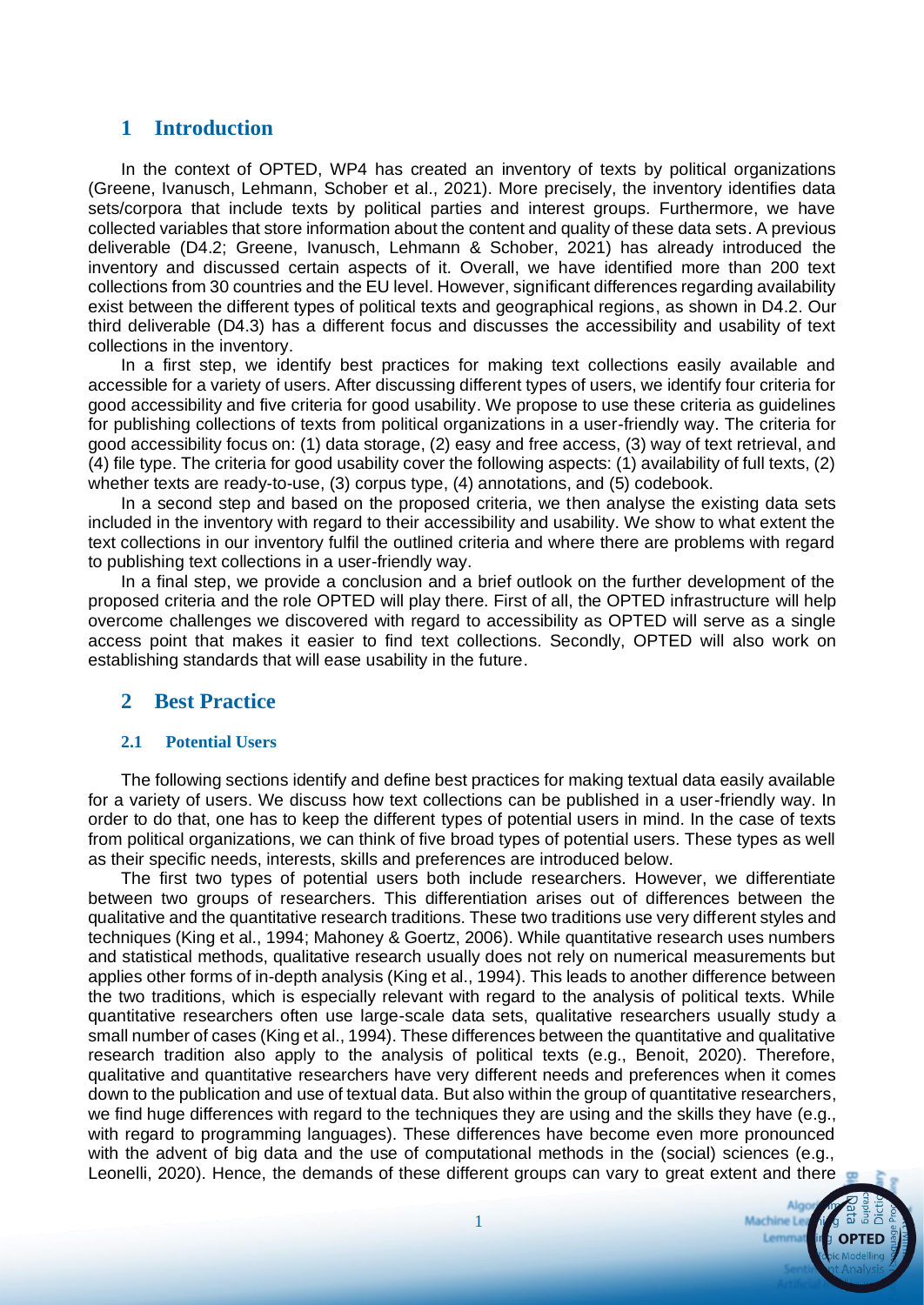might not always be a one-fits-all solution.

Policy-makers and political advisors constitute the third type of potential users. Several texts (e.g., press releases, social media, and manifestos) contain a lot of information about political processes or issues. Hence, policy-makers and political advisors might use and benefit from text collections that include a wide variety of texts from different (political) actors.

The fourth type of potential users can be defined as journalists. As argued above, political texts contain a lot of information and are already used widely by journalists. First and foremost, press releases function as important sources of information for journalists (e.g., Grimmer, 2013; Meyer et al., 2020). However, also other types of texts are of interest to journalists. This in particular applies to social media communication. Political actors use social media to communicate with the public and with journalists (Barberá & Zeitzoff, 2017; Gilardi et al., 2021); journalists in turn closely follow social media communication and use it for their reporting (Jungherr, 2014; McGregor, 2019; Gilardi et al., 2021). Political text collections can store large amount of texts from different actors and therefore are potentially relevant sources of information for journalists.

The fifth type of potential users represents the wider public, such as interested citizens but also commercial companies. In the former case, text collections might, for example, be of relevance for the area of citizen journalism. In the latter case, collections of texts from political organizations might be useful for keeping up-to-date with regard to policy-making or for lobbying and other ways to influence political decision-making.

#### **2.2 Criteria for Publishing User-Friendly Text Collections**

As discussed above, the different types of potential users have specific needs, interests and preferences with regard to (political) text collections. Furthermore, all of them have their very own workflows and skill sets. While some might only require a small amount of texts for reading or for a manual analysis, others might need large-scale text corpora for a computer-based analysis. Therefore, text collections have to fulfil certain criteria to be of use for as many potential users as possible. Two main aspects are especially important: data sets have to be easily accessible and well usable.

We have identified best practices for publishing text collections and propose criteria for making them easily accessible and well usable. The proposed criteria are based on three main sources. Firstly, we have gained a comprehensive overview of existing text collections in the process of creating our inventory. This way, we are able to identify best practices with regard to publishing textual data. Secondly, the WP4 team includes several experts when it comes to publishing text collections (e.g., Manifesto Project). Thirdly, we use existing guidelines such as the FAIR Data Principles as points of reference. FAIR data needs to be findable, accessible, interoperable, and reusable (Wilkinson et al., 2016). Based on that, we propose four criteria for good accessibility and five criteria for good usability. These are presented in the following.

#### 2.2.1 Accessibility

Data sets on texts by political organizations should be easily findable and accessible for a variety of potential users. Here, four criteria are important.

• *Data storage:* Data sets have to be "easy-to-find" (see also: FAIR Data Principles). Until now, many data sets containing texts by parties and interest groups are stored on individual project websites or can be found in certain archives. Only few text collections are available via largescale scientific data repositories such as Harvard Dataverse or GESIS. Hence, these text collections cannot be found in a single place. This makes it harder for users to identify relevant data sets about texts by political parties and interest groups. Therefore, a platform needs to be created that allows researchers to easily identify and find text collections. This platform should contain information on text collections, which are available but stored on several different repositories or archives. OPTED aims to achieve exactly this by creating a database that stores information on and directly links to existing text collections. OPTED thereby does currently not aim to be another repository in the same sense as Harvard Dataverse or GESIS and we also do not suggest that all textual data should be stored on such large-scale repositories. Although it might make sense to publish certain data sets on repositories (e.g., replication data), this is not

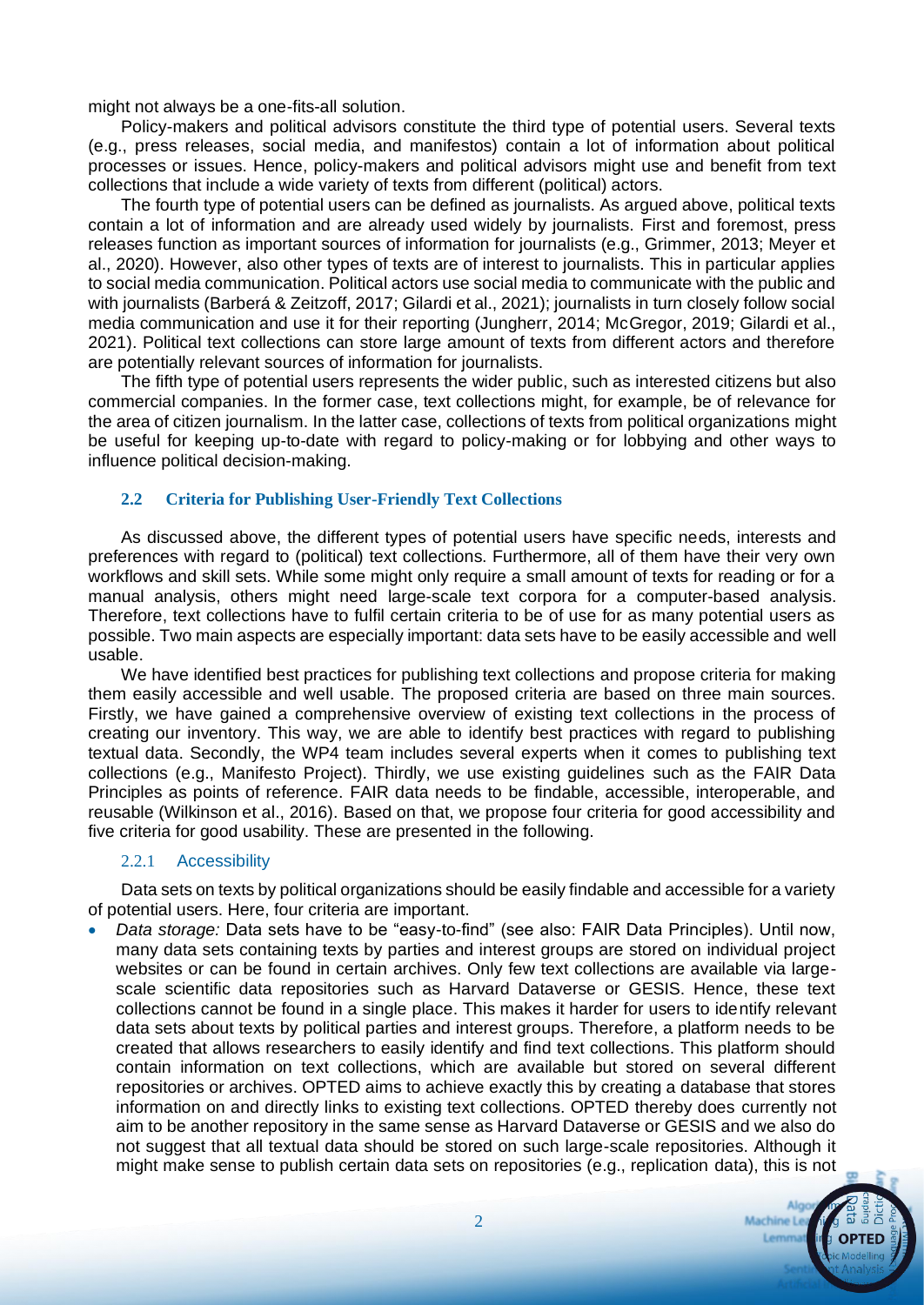always the case. Large-scale (comparative) projects in particular might want to publish their data sets on individual project websites, as they can offer users more options there with regard to data access or analysis. Hence, OPTED will not create another data repository but rather a platform that will make text collections more visible and easier to find and interlink (see D8.1, D8.2) for all types of potential users. The OPTED platform (WP9) will provide for such a searchable database of available text data (raw and annotated). This way, OPTED will do its part in making collections of political texts "easy-to-find" in the future.

- *Easy and free access:* Data sets should be easily and freely accessible for users (see also: FAIR Data Principles). Here, two aspects are relevant. Firstly, access should be easy. Hence, users should be able to use data sets without having to go through a complicated registration process. Ideally, no registration or just a simple registration process should be required. The latter might be needed for reasons of copyright, as the data providers might not be allowed to publicly distribute the texts on the internet. A simple registration process can, however, often solve this problem and still keep the hurdles for accessing the data at a minimum. Secondly, text collections should be freely accessible and therefore not located behind a paywall. This is crucial so that a variety of users can access political text collections. Furthermore, this aspect also fits with the principles laid out by the Open Science and Open Access movement (e.g., Suber, 2012). Therefore, the OPTED platform will contain information about the specific access options for different data sets. We strongly recommend that data is not stored behind paywalls and registration requirements should be kept as easy as possible.
- *Way of text retrieval:* The way in which the actual texts can be retrieved for further use is another important aspect. While some text collections can be retrieved via download, others need to be scraped from websites or retrieved via a so-called API. These different ways of retrieving data heavily influence the workflow of users. While downloading data is comparatively easy, this is not the case when texts need to be scraped from websites. Webscraping requires (advanced) programming skills and can be a time-consuming task. Furthermore, webscraping might not be allowed or possible in some cases. These aspects should be considered, when textual data is made available. In general, text collections should be easy to retrieve. Ideally, they can be easily downloaded by users.
- *File type:* Textual data should be made available in suitable file types. Text collections can come in many different file types. This makes it difficult to establish coherent ways of data storage as well as of workflows for the analysis of political texts. Hence, a consensus about a limited number of well-suited file types is required (e.g., .csv, .RDS). However, we argue that a growing consensus about suitable file types should not result in a single dominant file type for publishing textual data. Rather, data sets should be published in two or three certain formats in parallel such as it is the case for the Manifesto Corpus (Burst et al., 2021) for example. This would allow a wide variety of potential users with different workflows and skills to access text collections. Additionally, the discussion should also focus on the use of suitable encodings (e.g., UTF-8) for publishing textual data. This is important with regard to workflows and multilingual text analysis for example. We therefore advocate a consensus on suitable file types and encodings for storing and sharing textual data. We suggest .csv files with UTF-8 encoding, but this will be subject to further discussions.

#### 2.2.2 Usability

Data sets on political texts come in various forms and quality. Hence, existing text collections show different degrees of usability. We have identified five criteria that are important with regard to the usability of textual data.

• *Availability of full texts:* Ideally, the texts themselves should be fully available. Currently this is, however, not always the case. For certain types of text - especially for websites - no real text collections exist until now. Here, existing data sets most often only include links to the websites as well as some meta data. Therefore, developing text collections on this type of text is a clear research gap that should be tackled in the future. However, also data sets, which actually analyse political texts with regard to their content for example, do not always publish the full texts or do only publish some parts of the texts. This makes it more difficult to perform further analysis on the texts or to replicate the results. Furthermore, some text collections - especially those on social

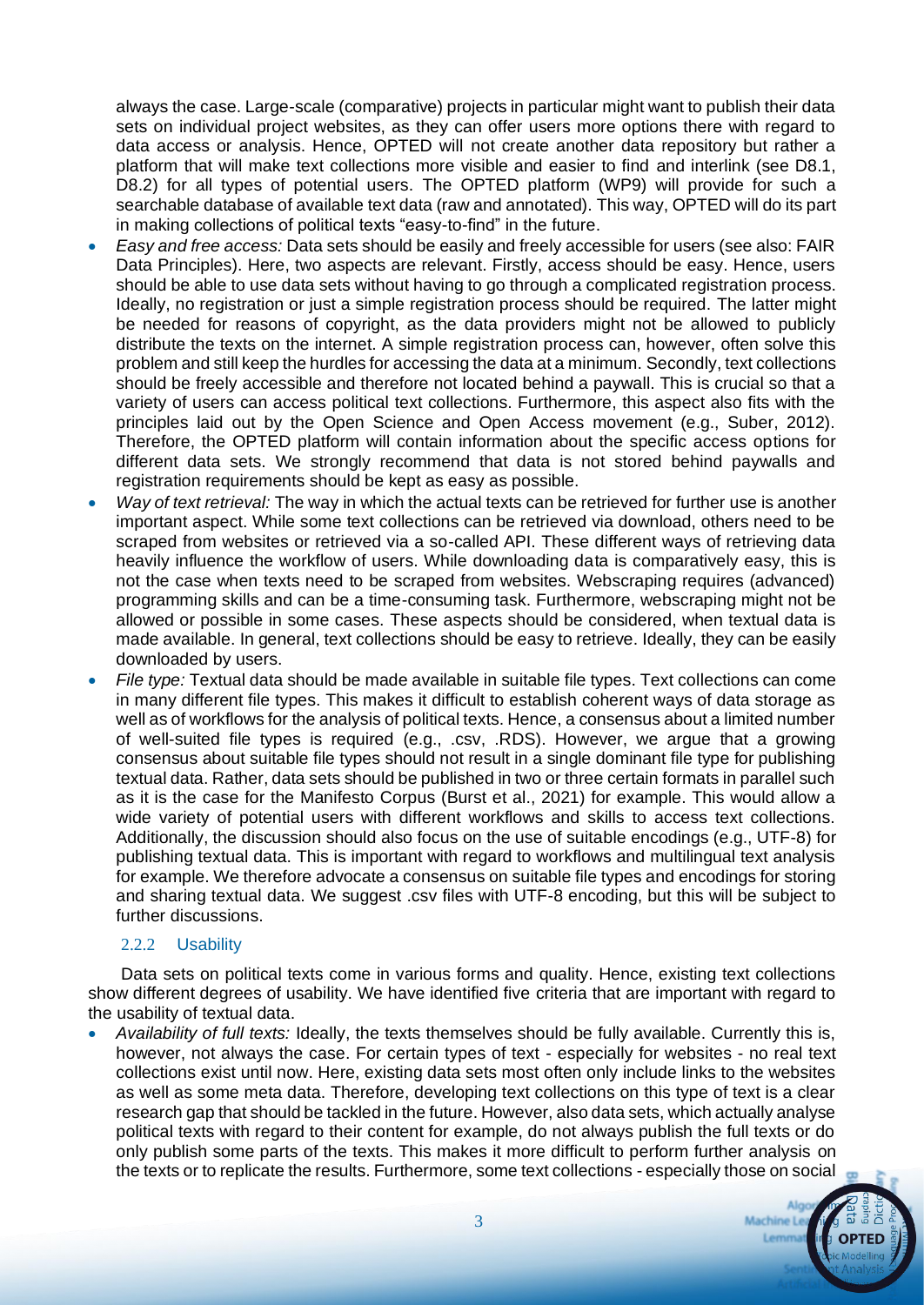media data - only include meta data, but no full texts. This is often down to developer agreements or other specific rules. Hence, several data sets on texts by political parties and interest groups do not include the full texts. Therefore, publishing full texts should become the standard in the future (if it is legally and ethically possible). If this is not possible for various legal reasons, at least transparency about the completeness should by provided, e.g. how the corpora were compiled.

- *Ready-to-use texts:* Textual data can be of different quality. While some textual data can be directly used for analysis (maybe with some minor cleaning and pre-processing), some textual data is not ready-to-use. This is the case, for example, when texts are unclean (e.g., incorrect encoding) or have to be transferred into another format before use (e.g., pdf texts in the programming language R). Making such texts ready-to-use can be a time-consuming and sometimes difficult task. Hence, we advocate providing ready-to-use texts when publishing text collections.
- *Corpus type:* There are different ways to provide texts in a data set. The texts can be stored as individual files or as a single file/single corpus. Both approaches can be useful for different tasks and workflows, different research methods and traditions (e.g., qualitative and quantitative methods) as well as for the various types of potential users, which we discussed earlier. Hence, we do not give a definite answer to the question whether texts should be provided as individual files or as a single file/single corpus. We rather argue that it depends on the type and amount of texts included in the data set as well as the respective users. However, it might be best practice to follow the example of the Manifesto Project. They publish the manifestos included in their Manifesto Corpus (Burst et al., 2021) both as individual files and as a single file/single corpus.
- *Annotation:* Annotation is an important aspect with regard to textual data. It can be very useful for researchers and other potential users as it provides direct information on the content of the texts. Furthermore, annotated texts can be highly relevant and valuable with regard to the application of computer-based methods. Annotated texts can be used as training data for supervised classification models (e.g. Anastasopoulos & Bertelli, 2020; Barberá et al., 2021; Osnabrügge et al., 2021; Terechshenko et al. 2020). The creation of training data is usually a very time-consuming and resource-intensive task (Barberá et al., 2021). Using already existing annotated texts can save researchers and other potential users of computer-based methods a lot of time and many resources. Osnabrügge et al. (2021), for example, use annotated documents from the Manifesto Corpus (Burst et al., 2021) as training data and then apply the trained model to parliamentary speech transcripts from the New Zealand Parliament. Similarly, Terechshenko et al. (2020) train a classification model on the annotated US Congressional bills data set provided by the Comparative Agendas Project (Baumgartner et al., 2006) and apply it to a data set containing headlines from the New York Times. Hence, annotated text collections can be very useful in general and increasingly so for computational text analysis. Therefore, we advocate publishing annotations in addition to the texts whenever they are available (for annotation standardization, see e.g. D8.2).
- *Codebook:* Some text collections include annotated texts. If this is the case, it is crucial to publish codebooks as well. Well-written codebooks help users to understand the content of the data set and make the research process more transparent and reliable. Furthermore, they can ensure that data is interoperable and reusable (see also: FAIR Data Principles). Hence, codebooks should be published as supplementary material if data sets include annotated texts.

#### **3 Inventory Analysis**

The criteria outlined above represent best practices for publishing collections of political texts. But are text collections already published according to these criteria or not? Which criteria are largely met and which are not?

The inventory created by WP4 identifies text collections that focus on texts by political parties and interest groups (Greene, Ivanusch, Lehmann, Schober et al., 2021). The inventory contains links to the text collections as well as information on their content and quality. This information is captured by several variables. Based on these variables we can analyse the text collections contained in the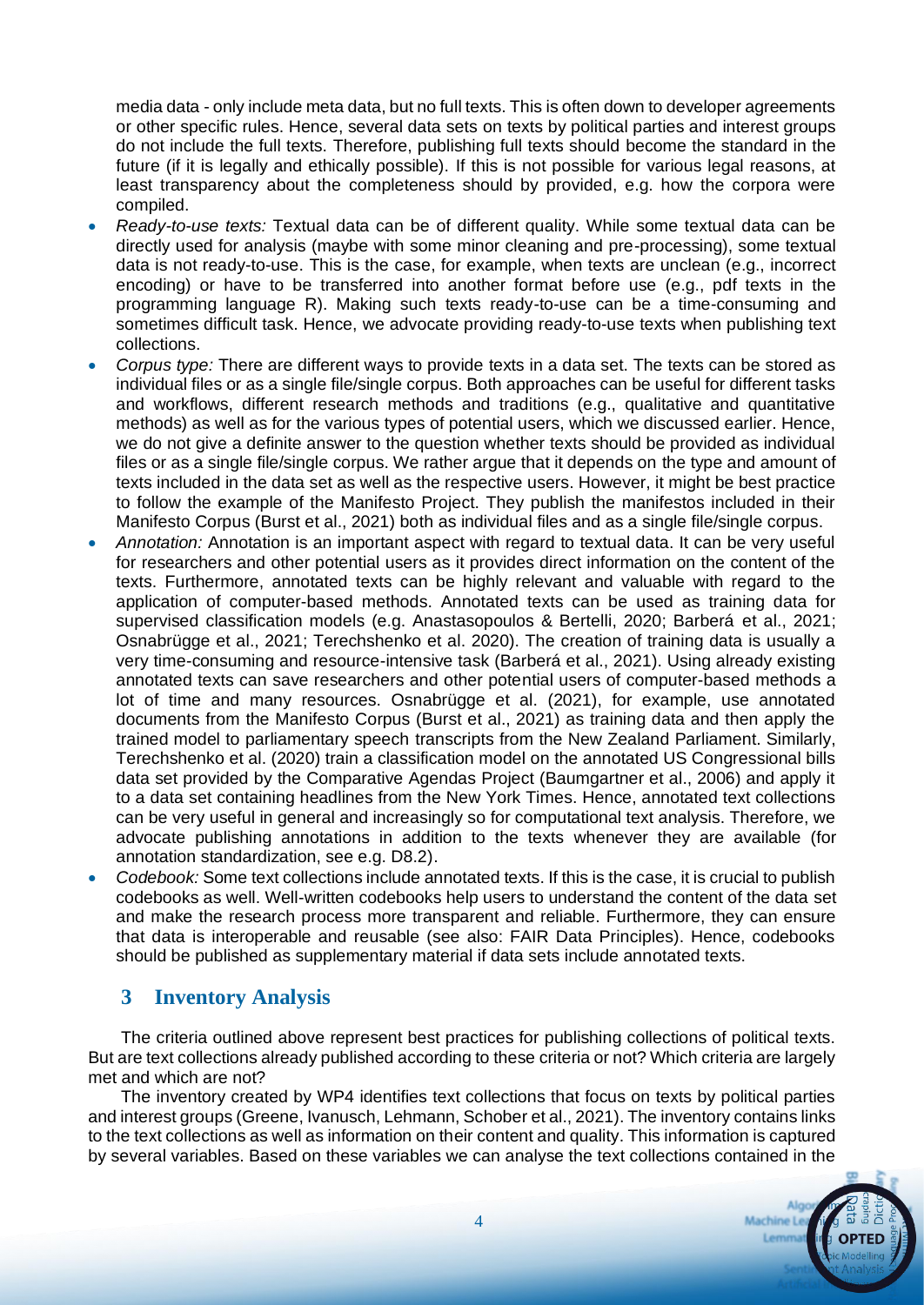inventory with regard to the proposed criteria for accessibility and usability. The results of this analysis are presented over the course of the following sections. Firstly, the focus is on the criteria regarding accessibility; secondly, the criteria regarding usability are analysed.

#### **3.1 Accessibility**

#### 3.1.1 Data Storage

Scientific data sets can be stored on several different platforms. Many are stored on individual project websites or on large-scale data repositories such as Harvard Dataverse, for example. The variable "storage" captures the type of repository on which the respective text collections are stored. The results are presented in Figure 3.1.

More than 32% of the data sets included in the inventory are stored on individual project websites (e.g., Manifesto Project, Polidoc). Furthermore, several can be found in (national) archives. Only comparatively few are available on large-scale data repositories such as Harvard Dataverse (6.7%) or GESIS (5.7%). In contrast to that, many data sets are available on other types of platforms (e.g., library of the Friedrich-Ebert-Stiftung). Hence, existing text collections are stored on several different individual websites, repositories and platforms and cannot be found in a single place. This leads to a major problem for researchers and other potential users interested in political texts, because they need a lot of time as well as expert knowledge to find relevant data sets. Hence, many existing text collections are not "easy-to-find". OPTED attempts to overcome this problem by creating a platform that allows users to easily identify and find text collections. As discussed earlier, the platform will provide links to existing text collections and store information on their content.

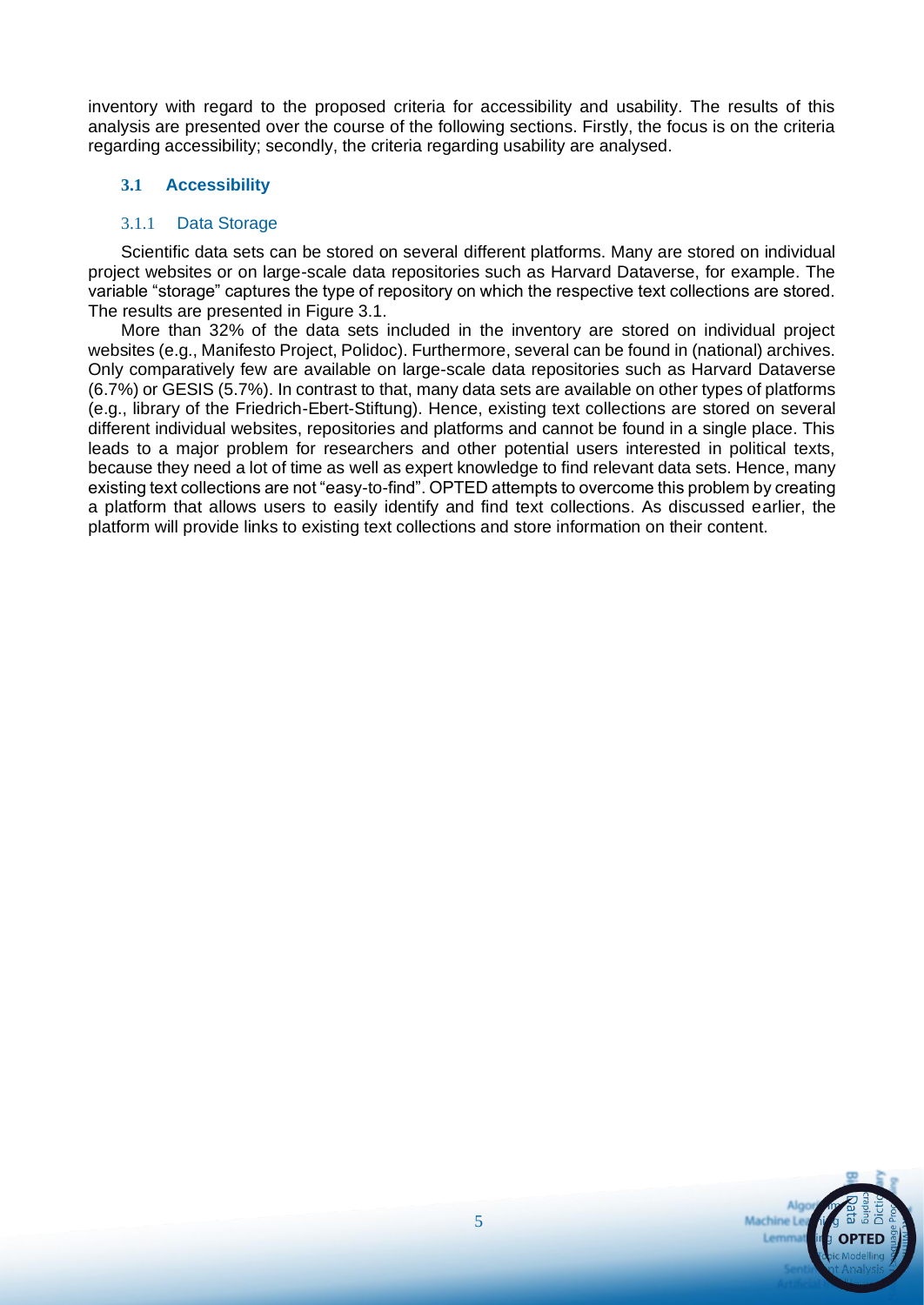#### **Figure 3.1 USED DATA STORAGE PLATFORMS**



#### 3.1.2 Easy and Free Access

The inventory keeps track of the types and ways of access to the included data sets. One important aspect is, whether the data sets can be accessed easily and freely or not. Overall, most of the existing text collections can be accessed quite easily, as a large majority (64.6%) of the data bases does not require registration. Furthermore and crucially, no data set is behind a paywall. Hence, the data sets can be accessed freely by a wide variety of users. This is in line with the criteria proposed by us and it also conforms to the principles of the Open Access movement (Suber, 2012).

#### 3.1.3 Way of Text Retrieval

There are several ways to retrieve data (e.g., download, webscraping). Figure 3.2 displays the ways in which the text collections included in the inventory can be retrieved for further usage. This analysis shows that several data sets are available via download or an API as well as via some other specific ways (e.g., via R-packages like manifestoR). However, nearly 40% of the data needs to be obtained via webscraping and is therefore not readily available for users. Hence, users often have to invest a lot of effort and time into the (textual) data collection process. Furthermore, (advanced) webscraping skills are needed in many cases. This is a major barrier and does not meet the criteria regarding good accessibility.

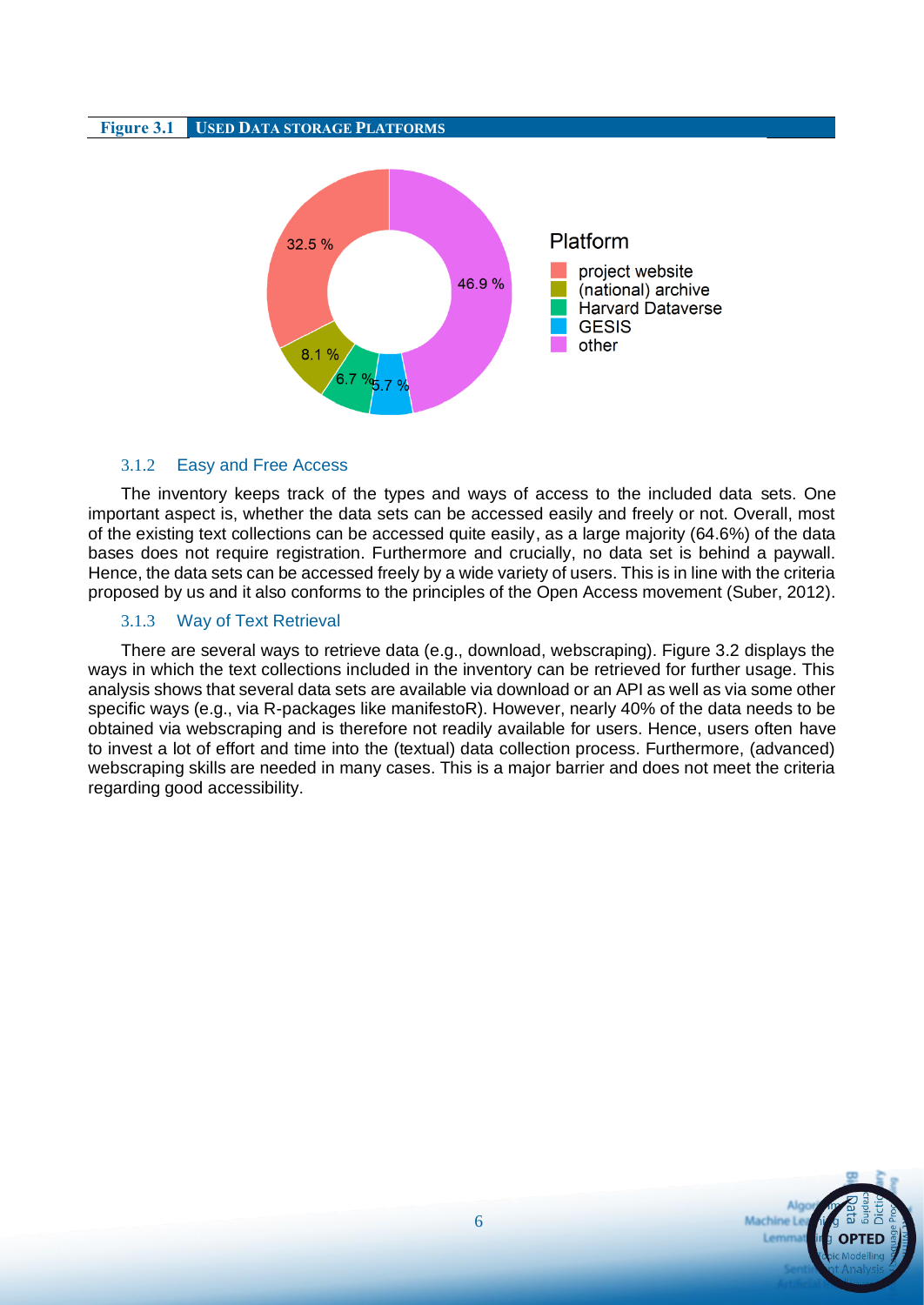#### **Figure 3.2 WAY OF TEXT RETRIEVAL** 0 % 11 % **Retrieval** 11 % 38 % download webscraping **API** R package other 39.9 %

#### 3.1.4 File Type

The inventory includes data sets in multiple file formats and types. An overview of the file types is given in Figure 3.3. As can be seen from the displayed results, data on texts by political parties and interest groups comes in many different file types. Hence, there is no clear standard of storing textual data yet. This makes it difficult to establish coherent ways of data storage and workflows for text analysis. Therefore, a consensus on a limited number of suitable file types needs to be developed in order to make text collections easier accessible for a variety of potential users.



#### **3.2 Usability**

#### 3.2.1 Availability of Full Texts

The following section analyses the usability of the existing text collections that are included in the inventory. Here, we have proposed five criteria for good usability. In a first step, we focus on the actual availability of the full texts (see Figure 3.4).

Overall, full texts are available for the majority of data sets included in the inventory. However, roughly a quarter of the data sets that focus on political texts by parties and interest groups do not

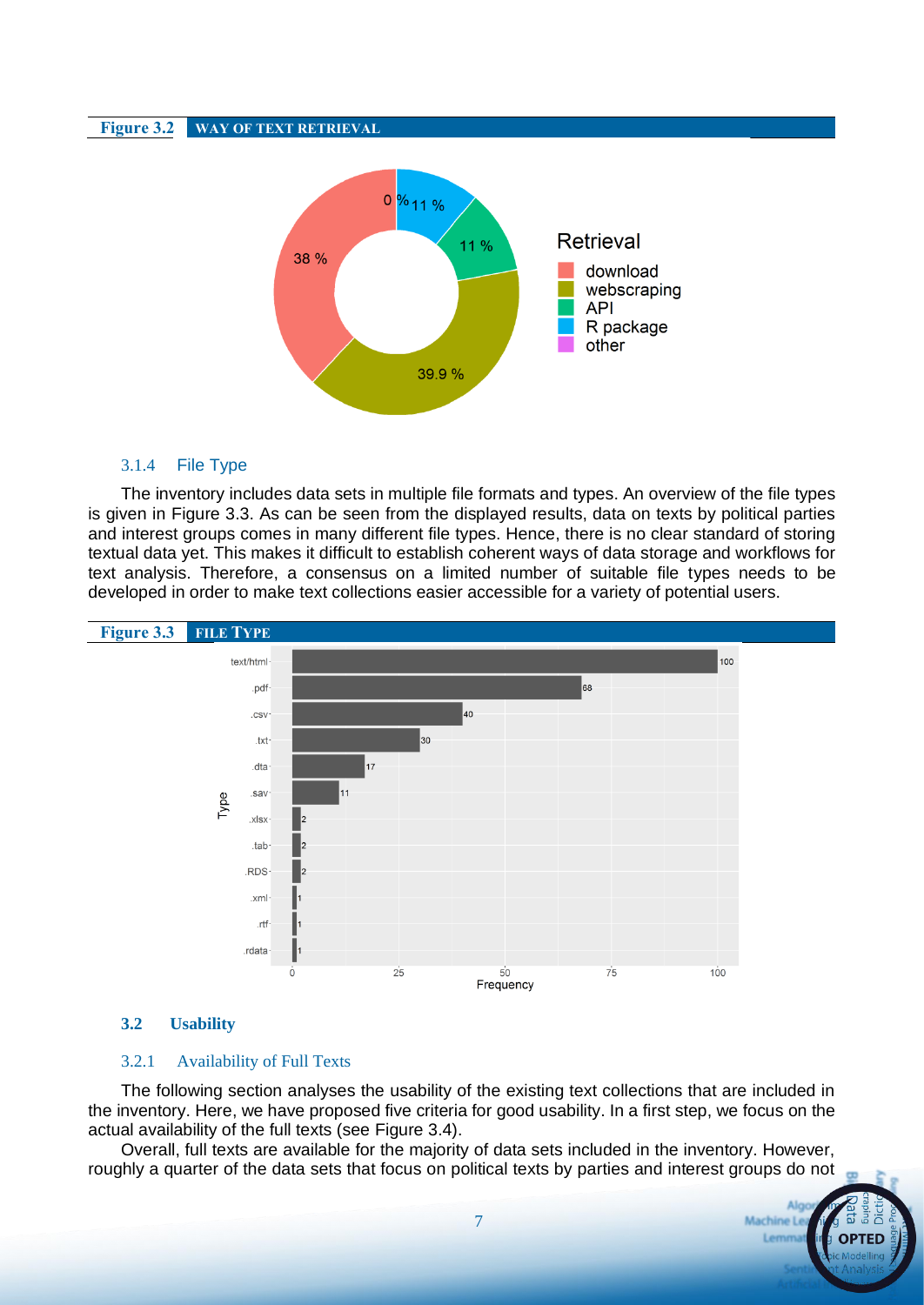contain full texts. While some text collections only include subsets or certain parts of the full texts (e.g., Müller et al., 2021), other data sets do not contain full texts at all. This mainly applies to social media data and websites. For social media data it is often not allowed or possible to publish the full texts due to developer agreements; for websites we have mainly found collections which provide links to the websites but do not contain the full texts from the websites. This lack of available texts from websites is a clear research gap, which should be tackled in the future.





#### 3.2.2 Ready-to-use Texts

Another variable in the inventory analyses whether the texts included in the data sets are readyto-use. Ready-to-use texts do not require extensive cleaning and do not have to be transferred into another format before they can be used. Figure 3.5 shows whether the text collections included in our inventory mostly store ready-to-use texts or not. The analysis shows mixed results. A slight majority of data sets are not ready-to-use. This means that they need extensive cleaning or have to be transferred into another format before use (e.g., pdf format or text/html). However, there are also several collections containing ready-to-use textual data.

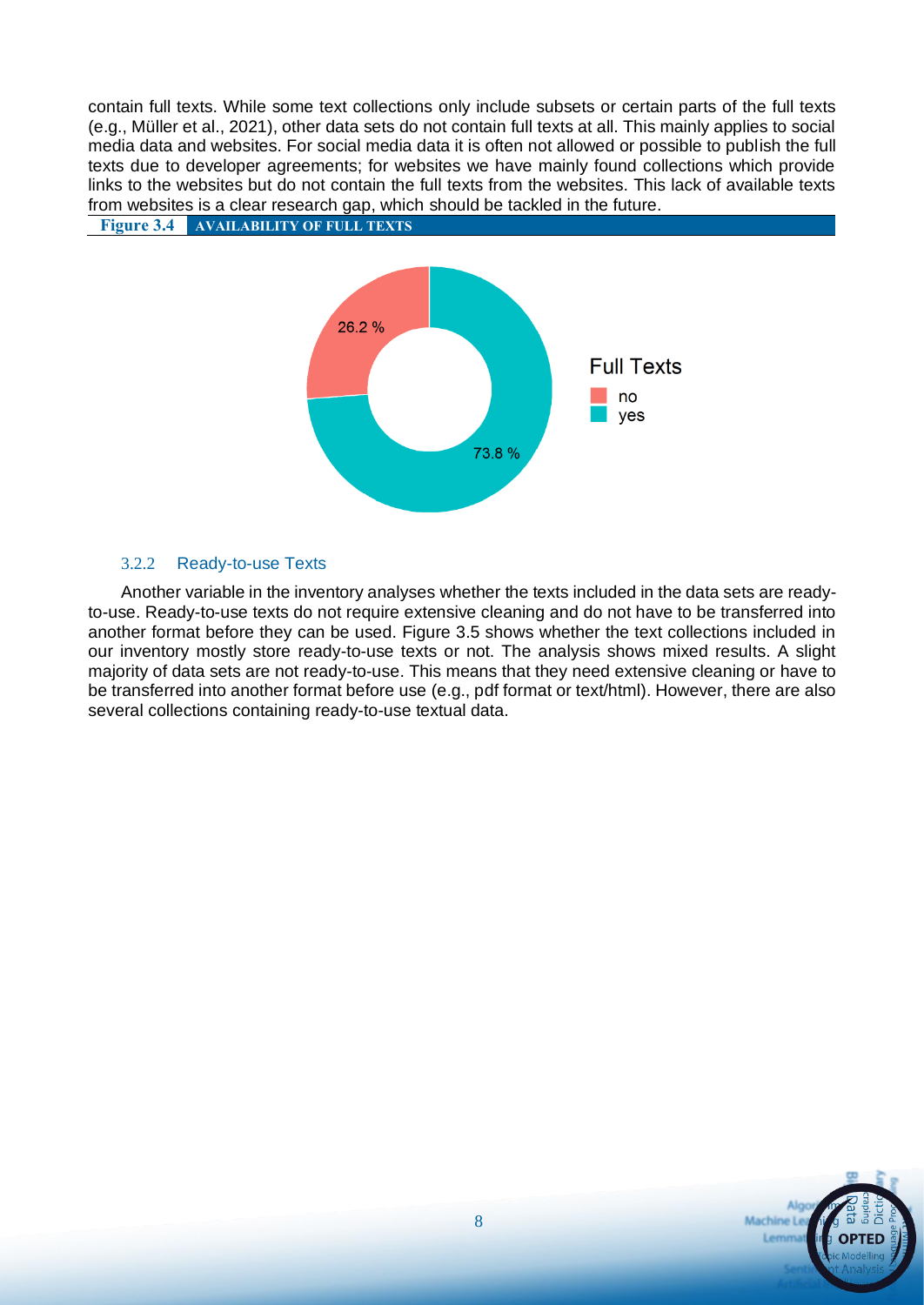

#### 3.2.3 Corpus Type

Texts can be stored in different ways (as individual files or as a single file/corpus). An overview of the corpus types included in the inventory is given in Figure 3.6. The results show that a clear majority of existing text collections stores texts as individual files. Hence, users have to create a corpus file by themselves in most cases. Only comparatively few data sets provide the corpus as a single file. However, depending on the task at hand, both types can be useful. As discussed earlier, this depends on the type of potential user as well as their needs, preferences and skills.



#### 3.2.4 Annotation

Another important aspect and criteria with regard to the usability of textual data is annotation. Nearly 78% of the data sets included in the inventory do not contain annotated texts (see Figure 3.7); 22.4% of the data sets store (partly) annotated texts. Annotations are useful in several ways. Firstly, annotations provide direct information on the content of the texts and are therefore valuable for analysis. Secondly, annotated texts can be used as training data for supervised classification models (e.g., Osnabrügge et al., 2021; Terechshenko et al., 2020). Especially the latter aspect becomes increasingly important in academia and also beyond. Hence, we advocate publishing annotations whenever they are available.

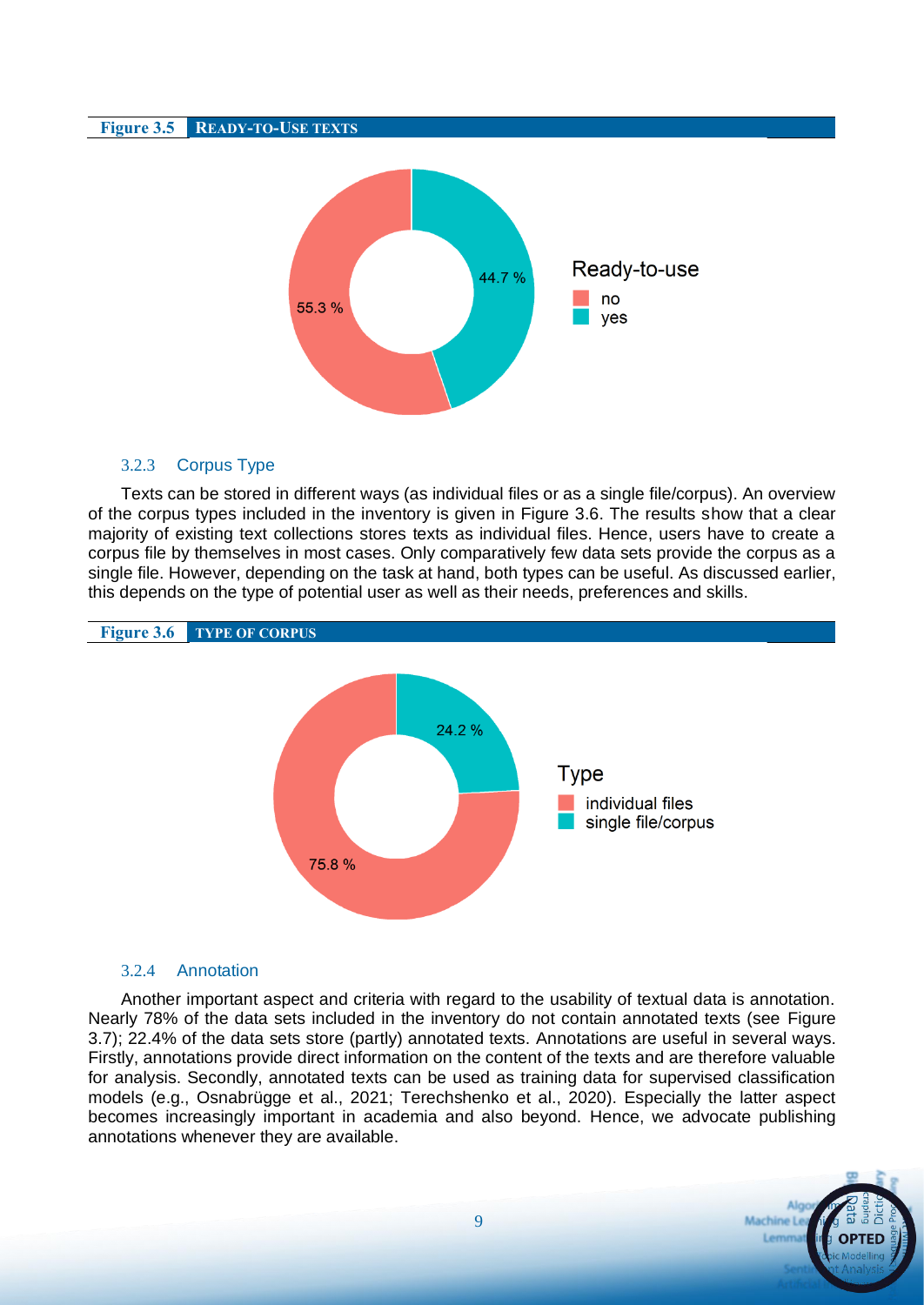#### **Figure 3.7 AVAILABILITY OF ANNOTATION**



#### 3.2.5 Availability of Codebook

For those data sets that contain annotations, we can analyse whether a codebook is available or not. The results of this analysis show that all data sets, which contain annotated texts, also provide codebooks. This is in line with the criteria proposed by us. Codebooks help users understand the content of data sets, make the research process more transparent and ensure that data is interoperable and reusable.

#### **4 Conclusion and Way Forward**

In our inventory we have collected information on existing data sets/corpora that focus on texts by political parties and interest groups. The analysis of this inventory shows that existing text collections come in various forms. Furthermore, there are clear differences between them with regard to their accessibility and usability. This diversity shows that no clear standards or guidelines with regard to the publication of text collections exist until now. However, exactly this aspect becomes increasingly important. A rapidly growing amount of political texts becomes available. Furthermore, a wide variety of users (e.g., researchers, policy-makers, journalists) are interested in political texts as well as (computer-based) analysis tools for these texts. Hence, it is important to develop certain guidelines for making text collections available in a user-friendly way.

This deliverable (D4.3) makes a first step into this direction by identifying and defining best practices for publishing text collections. Based on that, clear guidelines can be developed in the near future. Overall, we have identified nine criteria for best practice with regard to publishing textual data. More precisely, we have identified four criteria with regard to accessibility and five criteria with regard to usability.

Firstly, text collections have to be easily accessible. Therefore, they have to be "easy-to-find" and easily and freely accessible (see also: FAIR Data Principles). Furthermore, they should be easy to retrieve (e.g., via download) and should be provided in suitable file types. In the latter case, we advocate the development of a consensus within the research community on what file type(s) are well-suited for storing and sharing textual data. The analysis of the data sets/corpora included in our inventory shows that existing text collections can be accessed freely and without any major barriers regarding registration procedures. However, most of them are heavily spread across different platforms and are often difficult to retrieve. Furthermore, they come in various different file types. Hence, there is a need to make text collections on political organizations easier to find and more accessible.

Secondly, text collections have to be "easy-to-use". Textual data should be fully available and ready-to-use. It is best practice to publish the texts both as individual files and as a single file/corpus.

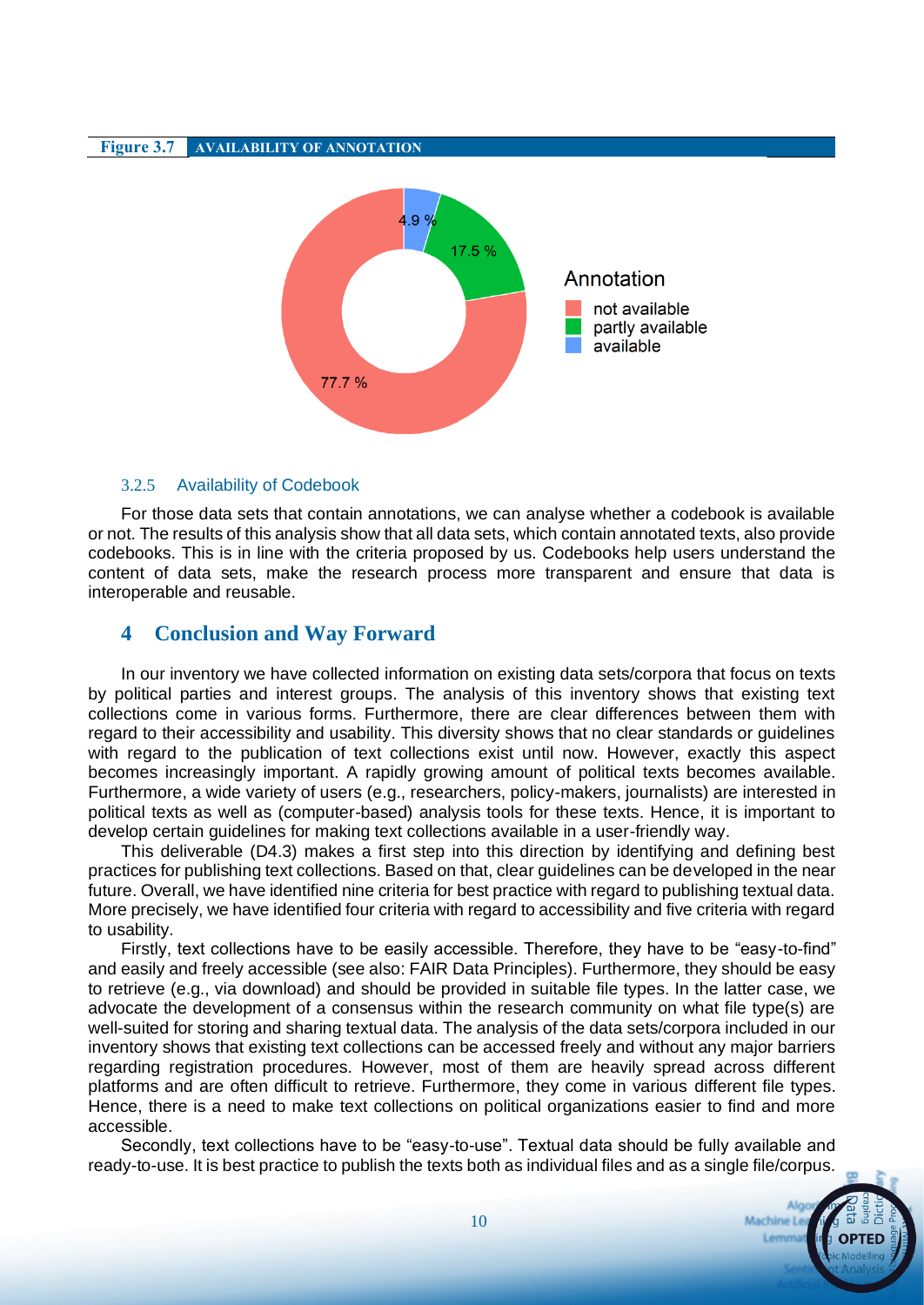Furthermore, text collections should ideally include annotation and codebooks, where applicable. Existing text collections show a mixed picture with regard to these criteria. While several are doing quite well in terms of the availability of full texts and their cleanness, this is not the case for all. Furthermore, there is significant room for improvement in terms of publication as a single file/corpus and the inclusion of annotations.

The proposed criteria can serve as points of reference for making text collections easily available and accessible for a variety of users. We regard our deliverable as a starting point for further discussions and the development of clear guidelines for publishing textual data. This discussion will certainly be started and continued within the larger OPTED project, but will hopefully also reach the wider (research) community. Overall, OPTED will contribute to make political party and interest group texts more accessible and better usable. First of all, the OPTED platform will provide a searchable database of available text data. Secondly, OPTED will develop tools for storing, sharing and analysing textual data in a coherent way. Furthermore, training opportunities to foster application of the developed tools will be offered. From the perspective of data users, the OPTED platform will make it easier to find relevant text collections. From the perspective of data producers it will increase the visibility of their work and heighten the chances of getting cited and receiving credit for their work. This will incentivise data producers to adhere to the criteria OPTED specifies.

#### **References**

- Anastasopoulos, L. J., & Bertelli, A. M. (2020). Understanding delegation through machine learning: A method and application to the European Union. *American Political Science Review*, 114(1), 291-301.
- Barberá, P., Boydstun, A. E., Linn, S., McMahon, R., & Nagler, J. (2021). Automated text classification of news articles: A practical guide. *Political Analysis*, 29(1), 19-42.
- Barberá, P., & Zeitzoff, T. (2017). The new public address system: Why do world leaders adopt social media? *International Studies Quarterly*, 62(1), 121–130.
- Baumgartner. F. R., Green-Pedersen, C., & Jones, B.D. (2006) Comparative studies of policy agendas. *Journal of European Public Policy*, 13(7), 959-974.
- Benoit, K. (2020). Text as data: An overview. In L. Curini, & R. Franzese (Eds.)*, The SAGE Handbook of Research Methods in Political Science and International Relations (pp. 461-497).* Sage.
- Burst, T., Krause, W., Lehmann, P., Lewandowski, J., Matthieß, T., Merz, N., Regel, S. & Zehnter, L. (2021a). Manifesto Corpus. Version: 2021-1. WZB Berlin Social Science Center.
- Gilardi, F., Gessler, T., Kubli, M., & Müller, S. (2021). Social media and political agenda setting. *Political Communication*, 1-22.
- Greene, Z., Ivanusch, C., Lehmann, P., & Schober, T. (2021). *A Repository of Political Party and Interest Group Texts*.

[https://opted.eu/fileadmin/user\\_upload/p\\_compcommlab/OPTED\\_Deliverable\\_D4.2.pdf.](https://opted.eu/fileadmin/user_upload/p_compcommlab/OPTED_Deliverable_D4.2.pdf)

- Greene, Z., Ivanusch, C., Lehmann, P., Schober, T., Alberto, A., Burst, T., Hutter, S., Klüver, H., Regel, S., Weßels, B., Zehnter, L. (2021). *Inventory for text corpora by political organizations*. [https://opted.eu/results/inventories/.](https://opted.eu/results/inventories/)
- Grimmer, J. (2013). *Representational style in Congress: What legislators say and why it matters*. Cambridge University Press.
- Jungherr, A. (2014). The logic of political coverage on Twitter: Temporal dynamics and content. *Journal of communication*, 64(2), 239-259.
- King, G., Keohane, R. O., & Verba, S. (1994). 1. The Science in Social Science. In G. King, R. O. Keohane, & S. Verba (Eds.), *Designing Social Inquiry* (pp. 1-33). Princeton University Press.

Leonelli, S. (2020). Scientific research and big data. In E. N. Zalta (Ed.) *The Stanford Encyclopedia of Philosophy* (Summer 2020 Edition). [https://plato.stanford.edu/archives/sum2020/entries/science-big-data.](https://plato.stanford.edu/archives/sum2020/entries/science-big-data)

Mahoney, J., & Goertz, G. (2006). A tale of two cultures: Contrasting quantitative and qualitative research. *Political analysis*, 14(3), 227-249.

McGregor, S. C. (2019). Social media as public opinion: How journalists use social media to represent public opinion. *Journalism*, 20(8), 1070-1086.